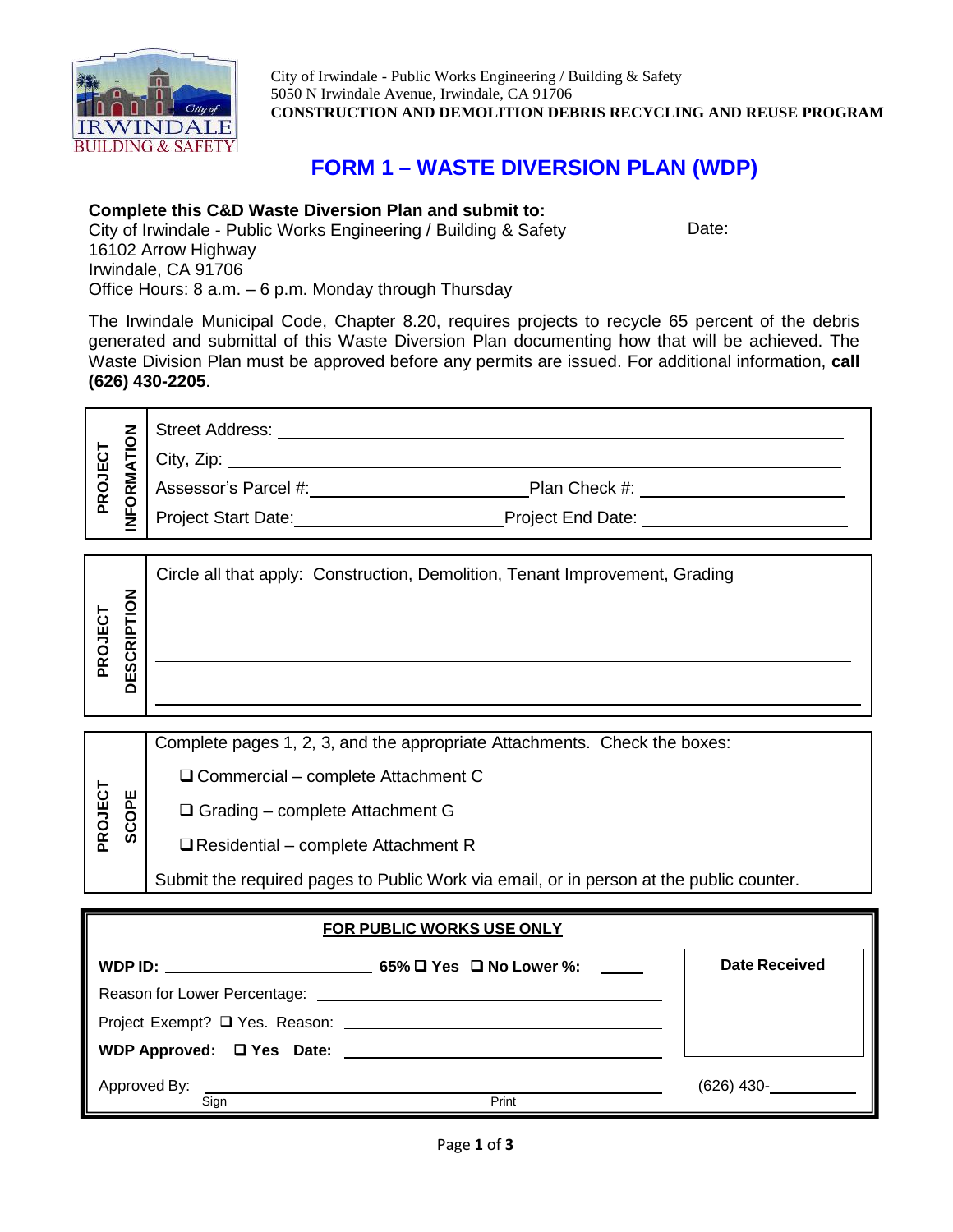

## **SIGNATURE PAGE**

| APPLICANT | <b>INFORMATION</b> | Name: Name and the service of the service of the service of the service of the service of the service of the service of the service of the service of the service of the service of the service of the service of the service  |                             |                                                                                                                                                                                                                               |  |
|-----------|--------------------|--------------------------------------------------------------------------------------------------------------------------------------------------------------------------------------------------------------------------------|-----------------------------|-------------------------------------------------------------------------------------------------------------------------------------------------------------------------------------------------------------------------------|--|
|           |                    |                                                                                                                                                                                                                                |                             |                                                                                                                                                                                                                               |  |
|           |                    |                                                                                                                                                                                                                                |                             |                                                                                                                                                                                                                               |  |
|           |                    |                                                                                                                                                                                                                                |                             |                                                                                                                                                                                                                               |  |
|           |                    |                                                                                                                                                                                                                                |                             |                                                                                                                                                                                                                               |  |
|           |                    | Relation to Project:                                                                                                                                                                                                           | Owner Authorized Contractor | <b>Project Manager</b>                                                                                                                                                                                                        |  |
|           |                    |                                                                                                                                                                                                                                |                             |                                                                                                                                                                                                                               |  |
| OWNER     | INFORMATION        |                                                                                                                                                                                                                                |                             | Name: Name: Name: Name: Name: Name: Name: Name: Name: Name: Name: Name: Name: Name: Name: Name: Name: Name: Name: Name: Name: Name: Name: Name: Name: Name: Name: Name: Name: Name: Name: Name: Name: Name: Name: Name: Name: |  |
|           |                    |                                                                                                                                                                                                                                |                             |                                                                                                                                                                                                                               |  |
|           |                    |                                                                                                                                                                                                                                |                             |                                                                                                                                                                                                                               |  |
|           |                    | Phone: 2008 Contract Contract Contract Contract Contract Contract Contract Contract Contract Contract Contract Contract Contract Contract Contract Contract Contract Contract Contract Contract Contract Contract Contract Con |                             |                                                                                                                                                                                                                               |  |
|           |                    | Email:                                                                                                                                                                                                                         |                             |                                                                                                                                                                                                                               |  |

Sign below if you are the owner, contractor, or project manager assigned to the project.

Note that any violation of the provisions of Chapter 8.20 of the Irwindale Municipal Code will be subject to an administrative penalty, enforcement, and collection proceedings, as set forth in the chapter and authorized by Chapter 1.16 of the Irwindale Municipal Code. The Director of Public Works may withhold approval of any and all RRPs submitted by the responsible person on any project(s) until the applicable administrative penalty has been paid. In addition, the amount of any unpaid administrative penalty may be declared a lien on any real property on which the project took place, as provided in Chapter 1.16 of the Municipal Code.

The undersigned fully acknowledges the requirements of Chapter 8.20 – Solid waste collection and salvage of recyclable materials.

#### **In compliance with Irwindale Municipal Code, submittal of the following reports may be required:**

**Form 2 – Amendment:** Required if any changes are proposed to the Recycling and Reuse Plan. **Form 3 – Final Compliance Report:** Required no later than 45 days after project completion.

| X        |                                    |                   |      |
|----------|------------------------------------|-------------------|------|
|          | Owner's Signature                  | <b>Print Name</b> | Date |
|          |                                    |                   |      |
|          |                                    |                   |      |
| X        |                                    |                   |      |
|          | Signature if Authorized Contractor | <b>Print Name</b> | Date |
|          |                                    |                   |      |
|          |                                    |                   |      |
| $\times$ |                                    |                   |      |
|          | Signature if Project Manager       | <b>Print Name</b> | Date |
|          |                                    |                   |      |
|          |                                    |                   |      |